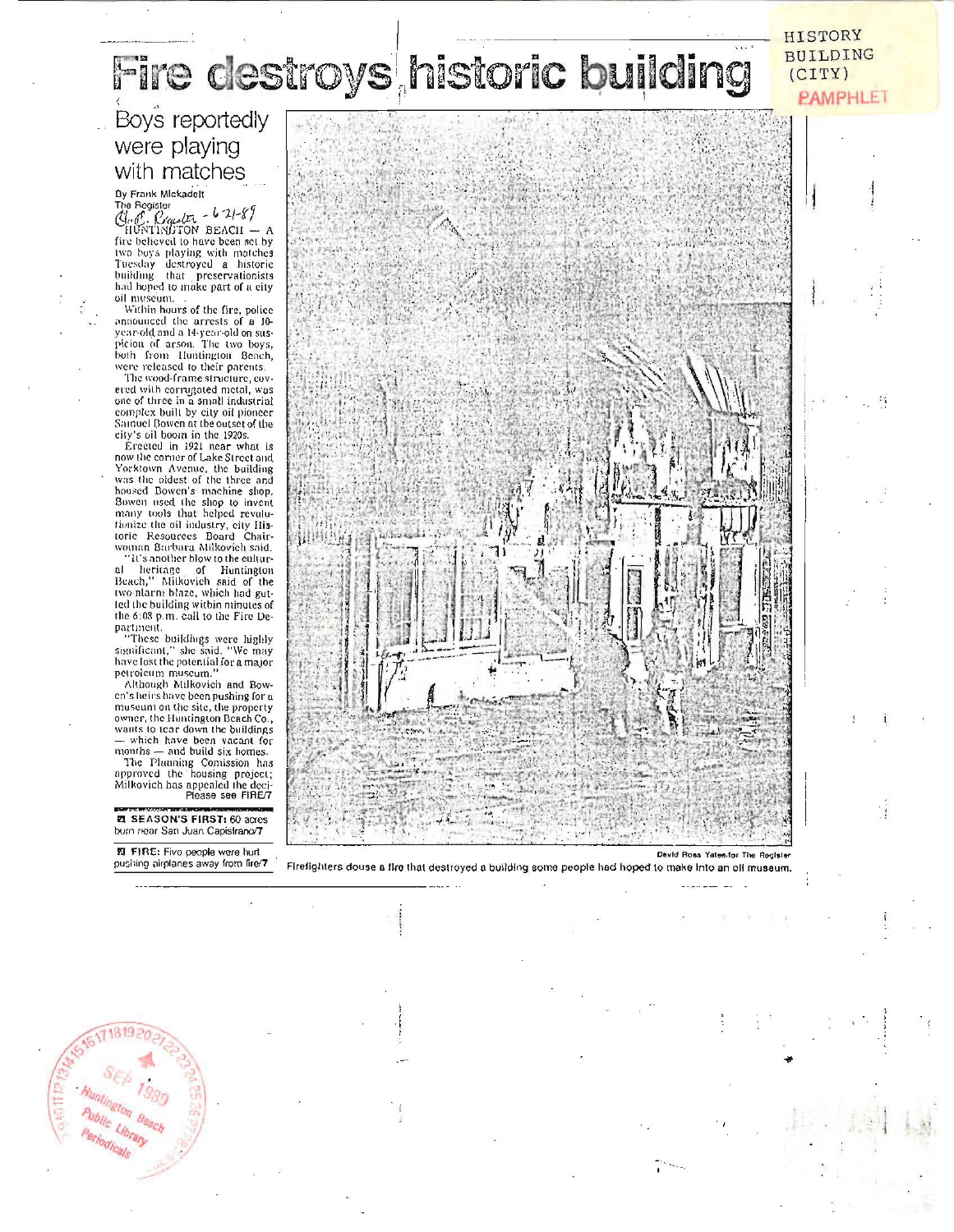### **FIRE: Boys** arrested on arson charges

FROM 1 sion to the City Council. She said<br>she will have to evaluate the damage to the complex as a whole before deciding whether to keep up her efforts.

 $\frac{3}{2}$  .

Because of its former use as a machine shop, the wood in the building was saturated in oil, con-4 tributing to the intensity and speed with which the fire spread, Battal-) ion Chief Jim Gerspach said.

Details of the ignition were<br>sketchy late Tuesday. Huntington Beach police Lt. George Renek said the youths who were arrested "set fire to paper and other combustible materials. They were just playing in the vacant building."